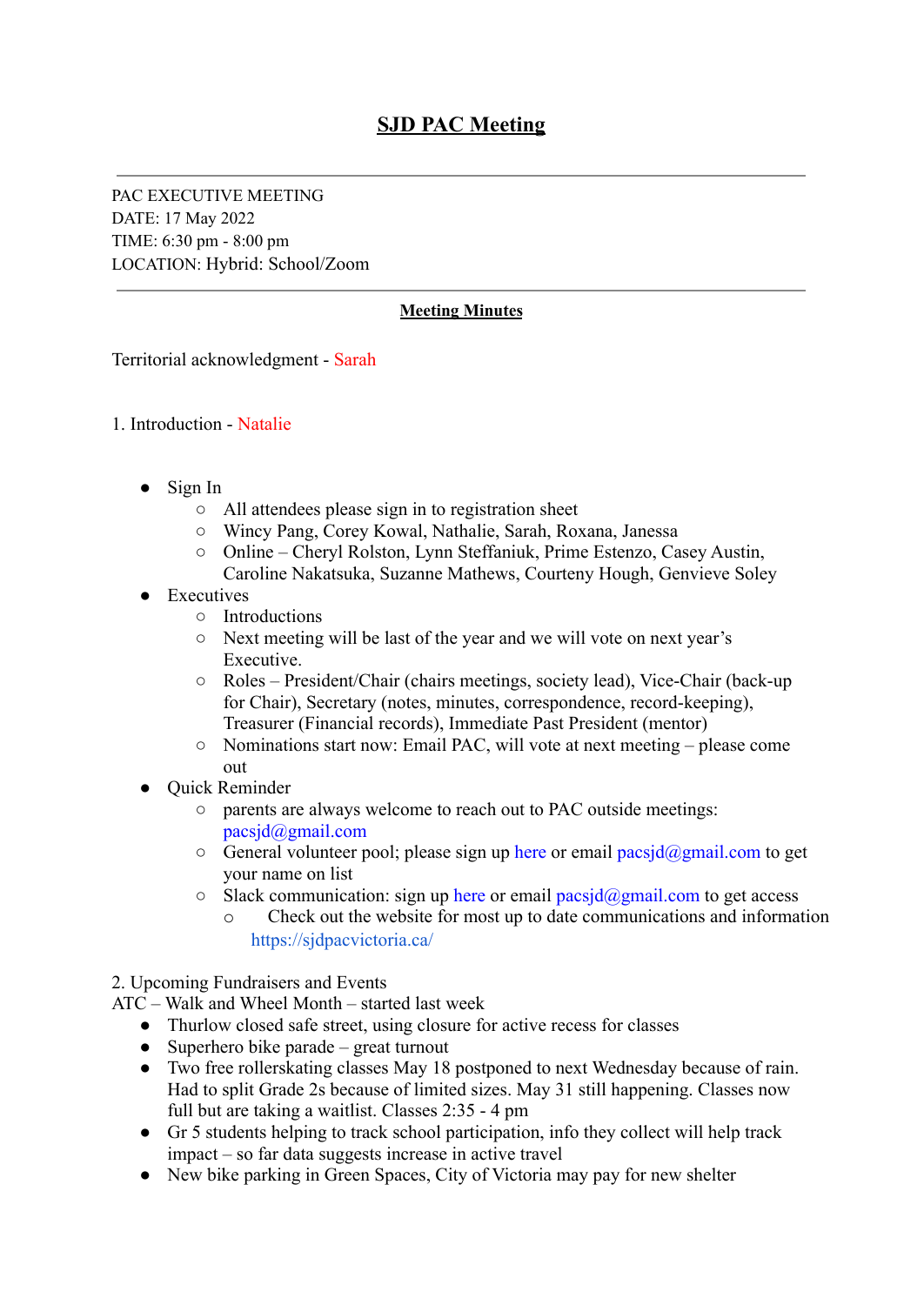- Budget: Walk and Wheel Month \$12K to date, plus in kind services
- Health Community BC grant for \$2K

Note: ATC is a committee in transition to new PAC committee structure

Pancake Breakfast – June 10

- Have all volunteers
- $\bullet$  Teachers will be cooking in shifts
- Pancakes, eggs, sausages, coffee
- We are still looking for griddles or rentals for griddles, or portable BBQ with flat surface
- Breakfast is by Donation
- Will resend email to parents

Coffee Sales

- Liz taking over from Maylyn
- $\bullet$  1,085 profit this year
- Thank you Maylyn for all your help
- Thank you Liz for stepping up

Volunteer Needed for Kindergarten Parent event

Murray Retirement Gift

- Decision for PAC to contribute up to \$500 based on finances and request
- Wednesday June 22 Assembly could be a time to present gift

Class Reps

- Will make effort at beginning of the year to have a class rep, will help with volunteers and communications with parents
- Willows does class rep drive in September and has a meet the teacher bbq/event
- Suggestion shared google doc for Teachers to add into

Hype Sheet

- For meet the Kindergarten handout
- One-pager explains what PAC is, offer up what committees are, calendar for last meeting

3. Financial Summary - Roxanna

- Annual Budget will be drawn up by the exec and presented for the last meeting of the year in June.
- · Budgeted 1,280 staff appreciation, spent 1,727
- Grade 5 celebration giving 1,500, parents covering rest (will be fundraising)
- Healthy snacks budgeted \$500, have gone over due to more demand from students needing food, PAC and school give kids without enough food lunches and snacks
- · Murray School receives cards from Thrifty's and can use for healthy snacks for kids, Jocelyn oversees
- Library, athletic, supplies does the school need for this year?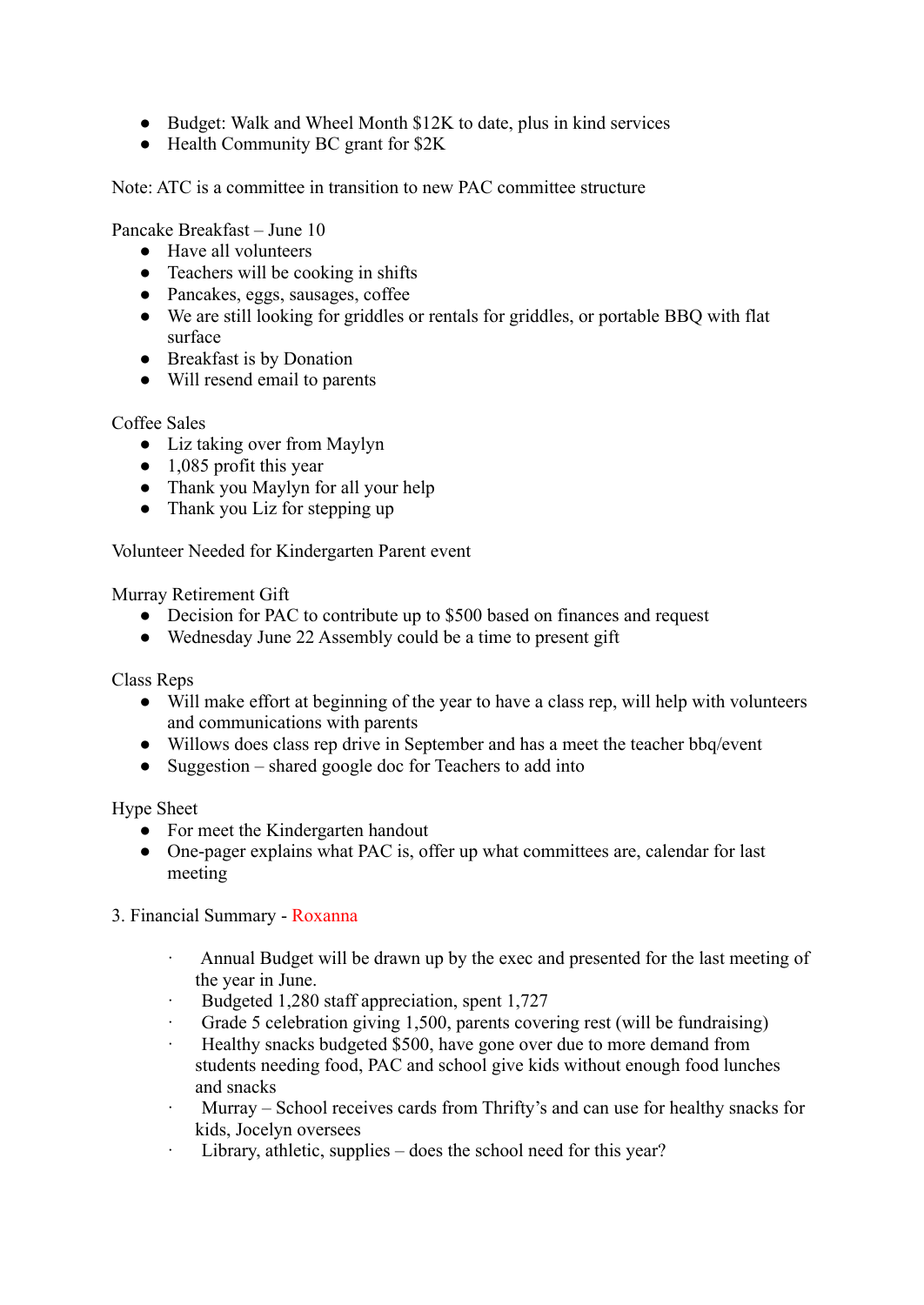- Playground in budget Plans of next two phases complete, need some additional fundraising over next few years.
- Note: Parents can access all PAC financials and ask questions
- · Hot Lunch -- \$7,800 in profit (not including last two), next year full year of hot lunch, is every two weeks too much or can we plan around with calendar. Would be good to have dates by next week – Tuesday May 24, don't start until Oct, maybe skip Jan and March, maybe once a month Action: Murray set calendar dates twice a month, easier to cut
- Going back to Hot Lunch.net
- · Looking at Willows contribution drive
- 4. Parent Engagement: Committees, Volunteers Needed and Events
	- $\bullet$  Safety Committee Sarah
		- Colour sheets for Walk and Wheel Month from Safety Committee
		- Update from City on Walkabout follow up and improvements. City staff offered to meet/present to parents. Crosswalk upgrades around the school route are complete or in progress. No Left sign on Thurlow. Other updates are coming.
	- Parent Education
		- Askable Adult video and resources will be sent out
	- $\bullet$  Garden Project Cheryl
		- School and Community Garden plan underway with feedback
		- Priced out project in stages, looking for funding from PAC
		- $\circ$  Need \$6,500 and have \$2,000 (?) in grant, have other grant applications in. Looking for PAC funding. \$3,500 deficit for cost this year. May be able to pay back.
		- PAC exec needs to look at financials to make a decision. Garden committee would like a response by June to make plans.
		- Murray good to put in capital service request to district before summer
		- Could come from gaming grants, can be educational and recreational
- 6. Updates from Murray for PAC consideration
- Class configuration 2022
- 21 Divisions next year 1 fewer in English

Each year school going down in population

Increase last year – namely of international students

- English 184
	- Some English classes low, no Gr 4
	- Lots of seats available if people move in
- French  $262$ 
	- Much fuller classes
	- Only room in Gr 2 and up

Teachers will go through exercise with kids to make requests for next year class